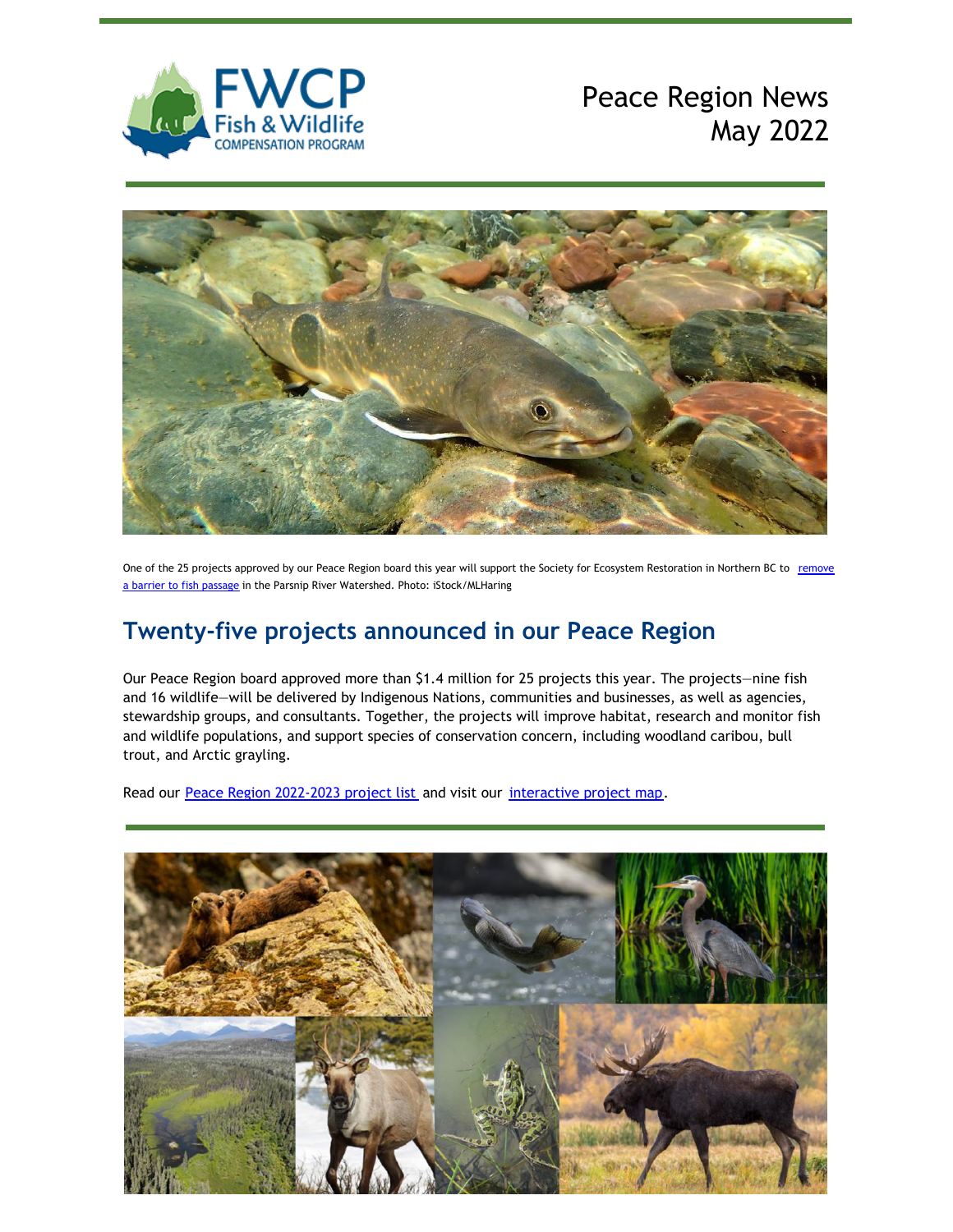A wide range of species and ecosystems will benefit from the projects approved in our Coastal, Columbia, and Peace regions. Some projects will result in immediate benefits to species, while others will fill important data gaps and help define future conservation actions. Approved projects include short term-projects as well as multi-year projects that build on work and results year over year. All projects support our vision of thriving fish and wildlife in watersheds that are functioning and sustainable. Photos clockwise from top left: A. Taylor; iStock Supercaliphotolistic; iStock Y. Gauthier; iStock D. Gaura; B. Houston; Wildlife Infometrics; Chu Cho Environmental

## **\$9.8 million approved for 95 projects in our three regions**

Our three regional boards approved funding for 95 projects this year to conserve and enhance fish and wildlife in watersheds impacted by BC Hydro dams. "We take a forward-looking approach that balances protecting past conservation efforts and contributing to the resilience of watersheds in the future while remaining focused on our overall mission to conserve and enhance fish and wildlife in watersheds impacted by BC Hydro dams," says Monique Stevenson, FWCP program manager. See all the projects we're funding this year in our Coastal, Columbia, and Peace region [project lists](https://fwcp.ca/projectlists/).

Nearly 87% of project funding in 2022- 2023 across all three regions is going toward land securement or habitat- or species-based actions. The \$9.8 million in FWCP funding has helped leverage another \$12 million, for a total project value of nearly \$22 million.



### **Northern spotted owl webcam coming soon!**



The northern spotted owl webcam will be live in the next few days! Watch the rarest owl in Canada at the Northern Spotted Owl Breeding Program in Langley, B.C. Be sure to check it out in the evenings and early mornings when the owls are most active. Bookmark this page: [fwcp.ca/owlwebcam/](https://fwcp.ca/owlwebcam/). The webcam is hosted by the FWCP and the Northern Spotted Owl Breeding Program. Bella on the nest, April 27, 2022. Photo: NSOBP

### **Watch videos of FWCP-funded projects in our Peace Region!**



#### **At-risk caribou herd triples in size**

The Klinse-Za caribou herd has nearly tripled in size since 2013, and the survival rate of calves born in the pen is more than two and a half times higher than those born outside it. [Watch a video](https://y2y.net/blog/back-from-brink-caribou/) on the project by the Yellowstone to Yukon Conservation Initiative (Y2Y) and listen to a feature on [CBC's](https://www.cbc.ca/listen/live-radio/1-51-quirks-and-quarks/clip/15905732-indigenous-led-conservation-program-saves-caribou-herd-extinction) *[Quirks and Quarks](https://www.cbc.ca/listen/live-radio/1-51-quirks-and-quarks/clip/15905732-indigenous-led-conservation-program-saves-caribou-herd-extinction)* to learn more about the caribou maternity pen which is led by the West Moberly First Nations and Saulteau First Nations with funding from the FWCP. The project has been described as one of the only success stories of caribou conservation in the world. [Watch now](https://y2y.net/blog/back-from-brink-caribou/). Photo: Wildlife Infometrics



#### **Bird banding at Mugaha Marsh**

We have been helping to fund bird-banding operations at Mugaha Marsh, run by the Mackenzie Nature Observatory, for nearly thirty years. Take an inside look at the bird-banding station near Mackenzie and see how valuable long-term data collection on migratory birds is proving to be. [Watch now.](https://www.youtube.com/watch?v=c0oNDgL7dbw) Photo: Mackenzie Nature Observatory

#### **Understanding the summer diet of moose**